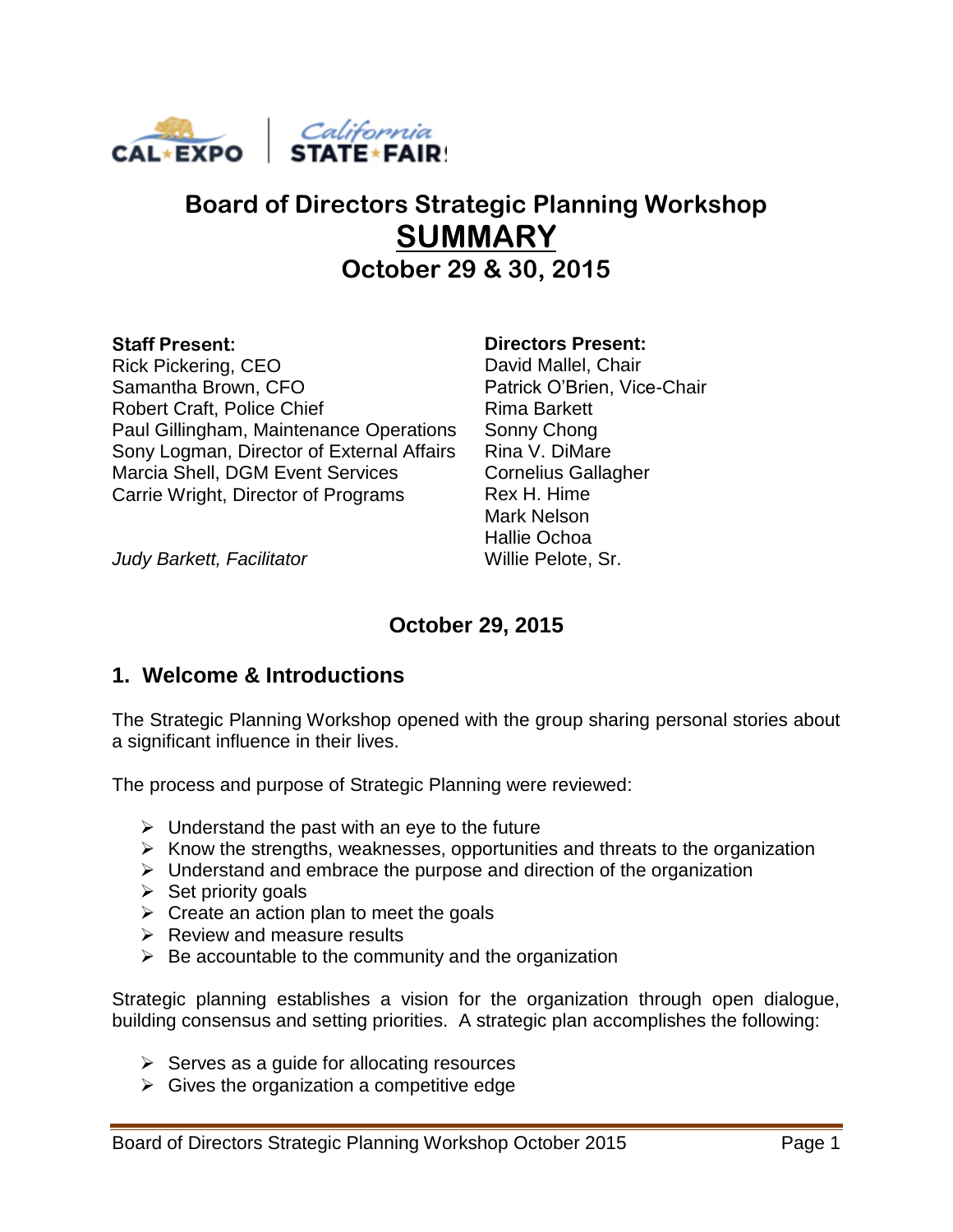- $\triangleright$  Provides a means of communicating the direction of the organization to board, staff, stakeholders and community
- $\triangleright$  Allows the organization to track results
- $\triangleright$  Assists the board and staff in planning for the future and addressing complex issues
- $\triangleright$  Provides a platform for consensus and road map for the future

Rules for the planning retreat were reviewed. They included:

- $\triangleright$  Confidentiality: everyone needs to feel safe expressing their views and opinions
- $\triangleright$  Action: remember that these results will be meaningful and impactful
- $\triangleright$  Listen for understanding: allow everyone to participate
- Focus: stay focused on issues that affect the "Big Picture" for the organization (50,000-foot view); issues raised that should be addressed at another time will be recorded for future discussion ("The Parking Lot".)
- $\triangleright$  Contribute: participate

### **2. Review and General Discussion of 5-year Financial Performance**

CEO Rick Pickering and CFO Samantha Brown presented handouts that reviewed several years of Cal Expo and State Fair revenues and expenses; a current income statement and balance sheet; three years cash flow comparison plus 2015 cash flow projections. Highlights of the ensuing questions and discussion included:

- 2015 State Fair revenues are approximately \$2 million over budget projections and over 2014 actuals.
- 2016 draft budget revenues are approximately \$2.74 million more than the 2015 budget and about \$836K more (an increase of 3.2%) than 2015 actuals.
- $\geq 2015$  income statement is projected to be about \$1.1 million better than budgeted
- Approximately \$3.2 million was expended in capital improvements in 2015.
- $\geq 2016$  draft budget projects approximately \$1.5 million "profit" from operations
- $\triangleright$  Outliers were explained.
- $\triangleright$  New accounting software / methods will allow for job costing in the future.
- Cal Expo is reflecting OPEB (Other Postemployment Benefits) on its financial statements; most of the State's 54 District Ag Associations consider this an obligation of the State but Cal Expo books it in good faith; it amounts to approximately \$7 million in retiree benefits.
- $\triangleright$  The Board requested footnotes be added to the cash flow reports and balance sheet to explain OPEB.
- $\triangleright$  Cal Expo's overall annual revenues have increased by approximately \$3.4 million since 2012.
- Cal Expo's cash balance has nearly doubled since 2011 and is currently projected to be approximately \$11 million at the end of 2015.
- $\triangleright$  What makes up the approximate \$8 million in recent years' capital investments referenced in the financials? CFO Samantha Brown will provide detail at a later date, but summarized these investments as including Bonney Field, Raging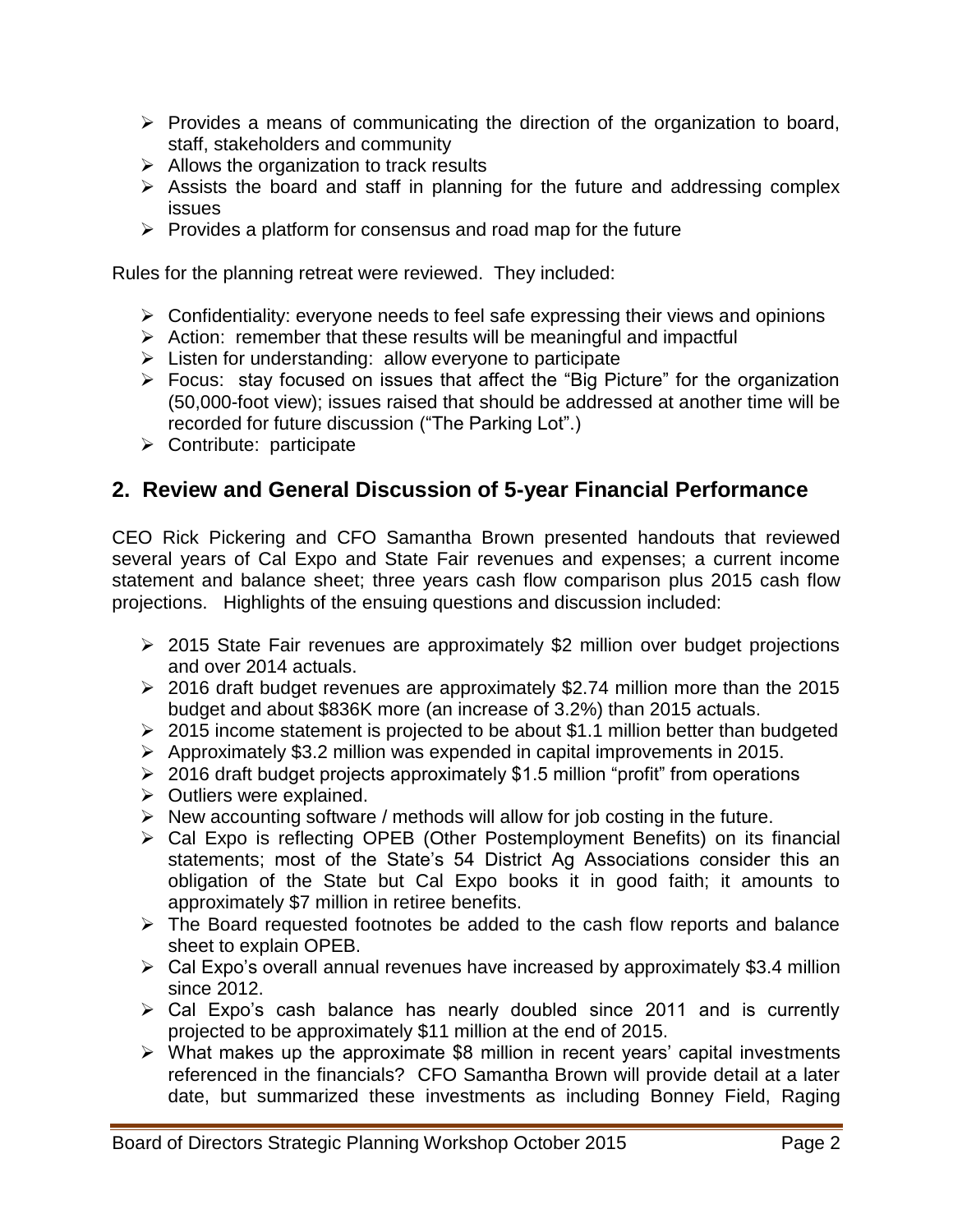Waters, the backstretch, Wi-Fi and ADA improvements, noting not all of the improvements were made with Cal Expo funds.



# **3. Review Results of Executive Team Progress on "5 Pillars"**

The 5 Pillars were developed at the 2014 Board Retreat as guiding principles for the Executive Management Team in 2015.

On September 29 & 30, 2015, at their Annual Staff Retreat, the Executive Management Team identified where progress was or was not made in advancing the 5 Pillars. The results of this review were distributed and discussed.

Additional comments and suggestions from the Board:

- $\Diamond$  Make educational exhibits about food more prominent, especially on the topic of Food Waste (a major focus of current food industries)
- $\Diamond$  Include Technology in ALL of the 5 Pillars, or add a  $6^{th}$  Pillar for Technology
- $\Diamond$  Add more Technology programs, competitions and awards, including Food **Technology**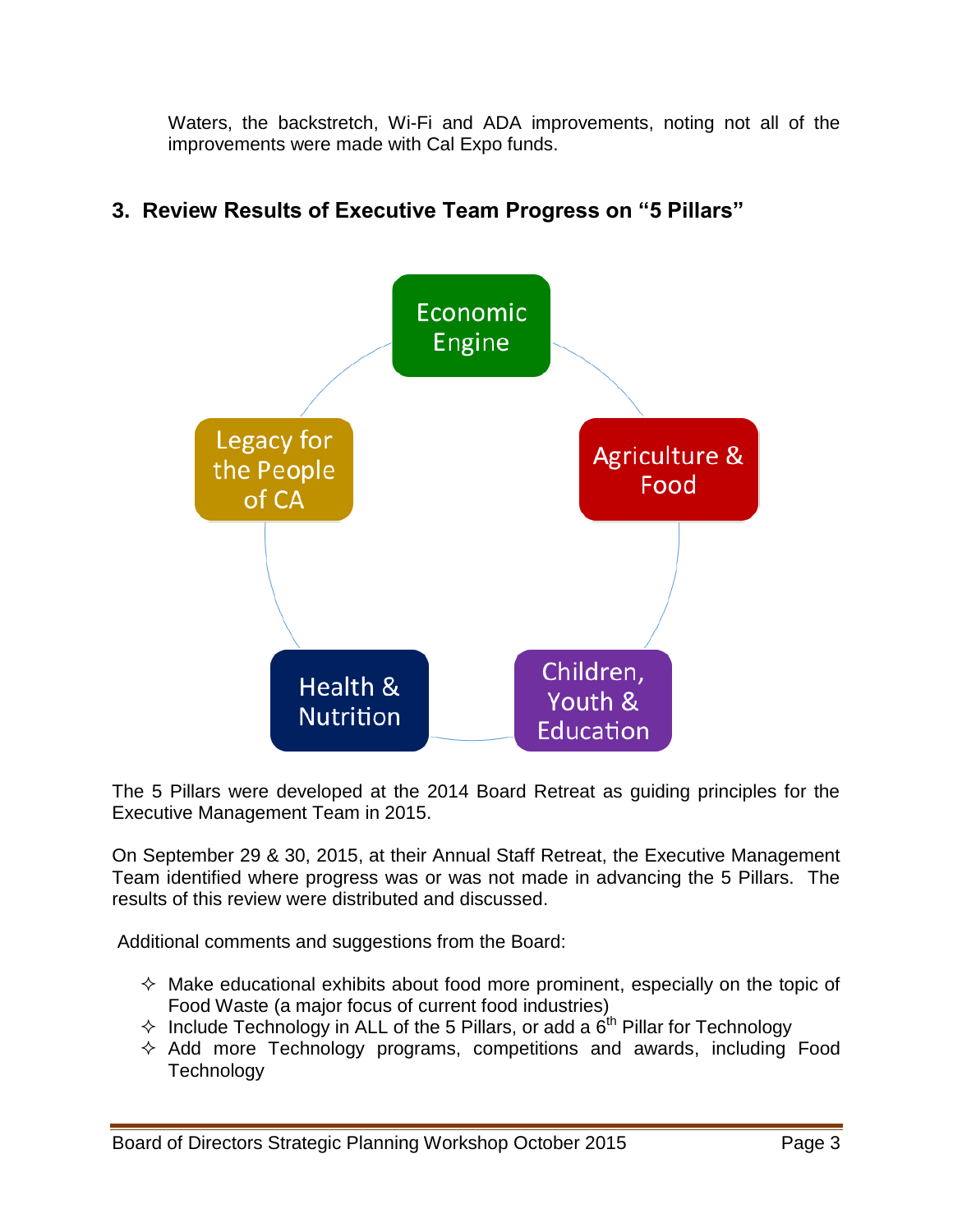- $\Diamond$  Continue the Legacy Partners program and find new Legacy Organizations having anniversary celebrations
- $\Diamond$  Do more for military veterans; 9/11 exhibit is underutilized
- $\Diamond$  Make more improvements in the Wine Area
- $\Diamond$  Expand the new security surveillance system
- $\Diamond$  Did not accomplish having Big Name concerts at Bonney Field
- $\Diamond$  There were no qualified responses to the "Renewal RFQ"
- $\Diamond$  Need to improve key staffing levels

### **4. Assessment of the 2015 State Fair and Strategic Goals**

#### **What Went Well?**

- $\Diamond$  Staff stabilization
- $\Diamond$  Addition of the Drone competition
- $\Diamond$  Focus on patron comforts
- $\div$  The 5 Pillars gave better direction and created better relationship building
- $\Diamond$  The addition of a Grant Writer
- $\Diamond$  Clear and concise direction from the Board and CEO
- $\Diamond$  Team building
- $\Diamond$  There were no infrastructure breakdowns during the Fair
- $\Diamond$  Additional surveillance cameras and technology allowed real time viewing on iPads and improved security
- $\Diamond$  Operations staffing was very good
- $\Diamond$  State Fair food was excellent
- $\Diamond$  Revenues were equal or greater to 2014 in all areas
- $\Diamond$  Pedestrian flow was improved
- $\Diamond$  Diverse, happy, compatible crowds
- $\Leftrightarrow$  Entertainment lineup
- $\Diamond$  Publicity & advertising
- $\Diamond$  Technology Exhibit
- $\Diamond$  New food contests (cheese, olives)
- $\Leftrightarrow$  Responsiveness of Maintenance Staff
- $\Diamond$  California Building was exceptional
- $\Diamond$  Safe environment and perception
- $\Diamond$  Task is enormous and staff does a great job
- $\Diamond$  CAC parade was fun and worked well
- $\Diamond$  There was a lot of shade, especially at places to eat
- $\Diamond$  There were no incidents of banned substances in the livestock competitions
- $\Diamond$  Marketing was much improved
- $\Diamond$  Public interaction and stomer cuservice by Food vendors was great
- $\Diamond$  Ovations and their subs did a good job
- $\Diamond$  Social opportunities for Board members and staff appreciation were positives

#### **What Could Have Been Better?**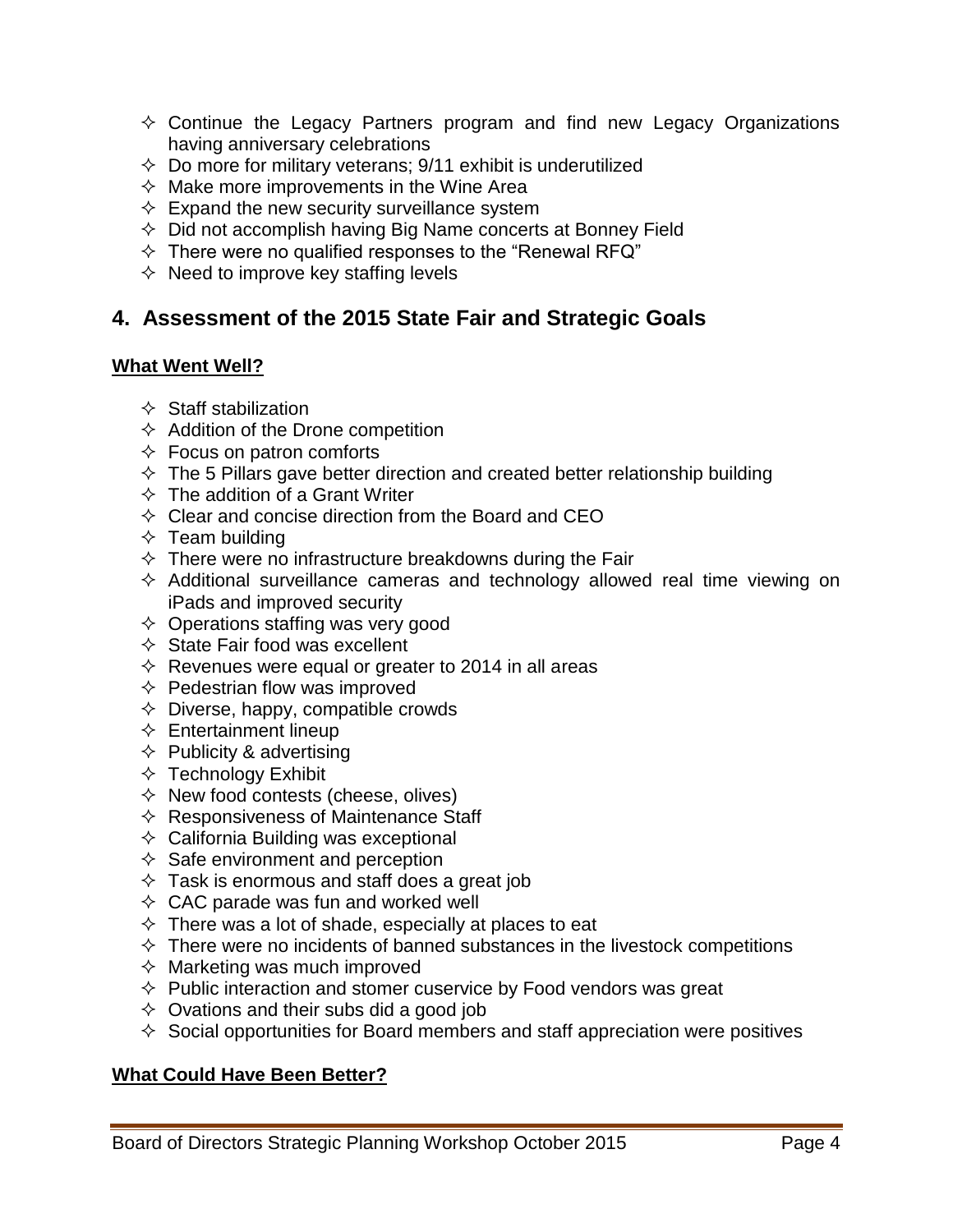- $\Diamond$  Proofing of the Master Program (too many errors)
- $\Diamond$  The App did not work well
- $\Diamond$  Need more parking on weekends
- $\Diamond$  Need better information from partners regarding how their events affect **Operations**
- $\Diamond$  First and last night disturbances
- $\Diamond$  Need to improve staff recruiting (especially Maintenance & Security)
- $\Diamond$  Need more key people in Maintenance year round
- $\Diamond$  Hiring restrictions by State make staffing very difficult
- $\Diamond$  Communication among Executive Staff could improve
- $\Diamond$  Improvements in contracting for services could save money
- $\Diamond$  Insufficient permanent and temporary support staff in Administration
- $\Diamond$  Need longer term planning for State Fair (18 to 24 months)
- $\Diamond$  Missed opportunities due to insufficient staff time
- $\Diamond$  Auto egress from parking lots needs better traffic control
- $\Diamond$  Inadequate support staff for key staff members, resulting in burn-out, which affects communication with and information for Board members
- $\Diamond$  Board members need guidance about their participation (handlers?)
- $\Diamond$  Written program content was overwhelming and leads to missed opportunities by fairgoers
- $\Diamond$  Need to be more proactive using technology to deal with safety concerns
- $\Diamond$  Wine Pavilion could be much better and needs better food
- $\Diamond$  Log Cabin has unrealized potential
- $\Diamond$  App / Website need to include Daily Schedule by the hour
- $\Diamond$  Farm to Fork, wine, cheese, kitchen all need to expand
- $\Diamond$  Board needs to know the end result of some projects
- $\Diamond$  Need Ambassador program, Information Booths, or at least Interactive Kiosks
- $\Diamond$  Need to take more advantage of food contest winners to promote State Fair brand and increase State Fair prestige

# **5. Planning for the 2016 State Fair and Strategic Goals**

- $\Diamond$  Need to increase entertainment offerings including all types: grounds-wide programming (online survey results are pending).
- $\Diamond$  Big Name Entertainment and Horseracing need further study, more long term planning
- $\Diamond$  Need to target Millennial generation and younger audiences
- $\Diamond$  Need to conduct Market Research
- $\Diamond$  Need to identify and better serve underserved populations (through partners?)
- $\div$  The "State Fair Brand" needs to be synonymous with "Food Centric", i.e., this needs to be a filter through which decisions are made
- $\Diamond$  Further improve customer experience with seating, App, cleanliness, etc.
- $\Diamond$  Increase the perception of Safety
- $\Diamond$  Increase participation in contest and classes for less expert entrants (i.e., photography, science, etc.)
- $\Diamond$  Move "Best Of" Festival to last weekend (food judging, Grape & Gourmet)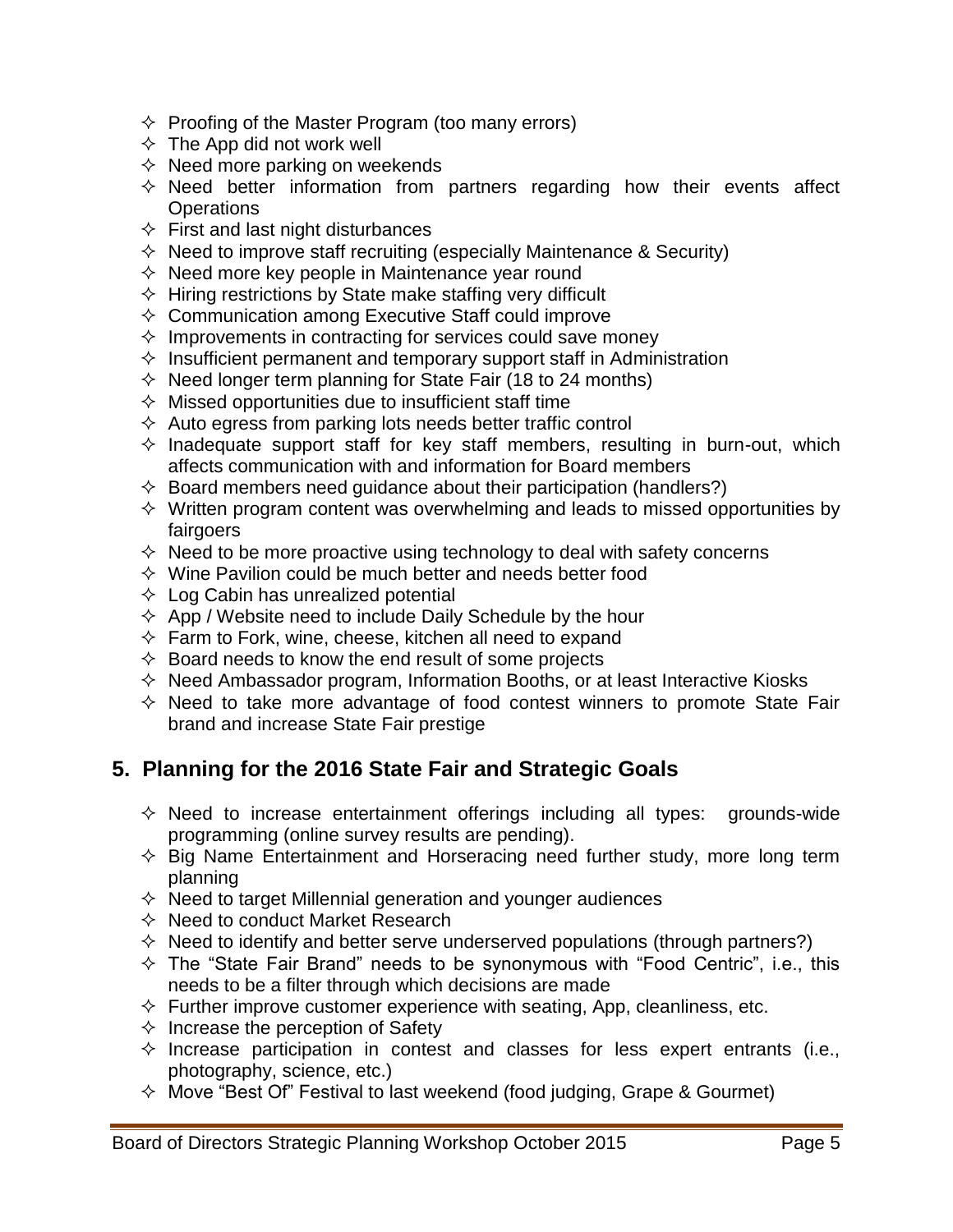- $\Diamond$  Get more publicity for the judging of contests
- $\Diamond$  Need to elevate the perception of the wine competition in the eyes of the public and the wine industry
- $\Leftrightarrow$  FUN / Entertainment
- $\Diamond$  Leadership development
- $\Diamond$  Emphasize: Reach, Teach, Change, Taste, Think, Celebrate, "Best Of", "Blue Ribbon"

### **6. Update and Assessments of 2015 Facility Rental Activities**

- $\Diamond$  The success of the 2015 Facility Rental program was shared in the Review of 5-Year Financial Performance as well as the notes from the September 29 & 30 Executive Team Strategic Planning Workshop Summary.
- $\Diamond$  The Board was provided with an aerial map and building map of the facility, as well as the "Year in Review" in a photo montage showing the variety of events.
- $\div$  The number of rental event use days increased by 5% and event revenue is up 12% over 2014.
- $\Diamond$  Parking (quantity and location) is a significant asset for rental events
- $\Diamond$  Limited egress from lots is a problem  $\sim$  there is no egress from the south side of the facility because of the American River Parkway
- $\Diamond$  The new retail development on Ethan Way will further impact parking egress
- $\Diamond$  During State Fair several ancillary parking lots are utilized and parking is maxed out, even with turn over

# **7. Review of Strategic Investment in Resources & Draft 2016 Budget**

- $\Diamond$  In response to the question about filling the Deputy Manager position, there is only one DGM position currently in the budget (unfilled) which the Governor's Office is considering, and that is for an Administrative DGM.
- $\Diamond$  Eventually it would be ideal to also be able to fill a DGM position for Operations and a DGM position for Business Development.
- $\Diamond$  The top four priorities in need of additional support staff were identified by the Executive Team as:
	- o Event Sales
	- o Public Safety
	- o Maintenance
	- o Executive Administration
- $\div$  The 2015 budget included 69 FTE (Full Time Equivalents) and 17 remained vacant throughout the year.
- $\div$  The 2016 draft budget includes 74 FTE with the goal of having no vacancies.
- $\Diamond$  While this represents progress in Human Capital investment, there are impediments to achieving the goal, not the least of which are the process and requirements of the State Civil Service System.
- $\div$  Budget documents distributed included Actuals from 2013 and 2014, 2015 Budget, Projected 2015 Actuals, and Proposed 2016.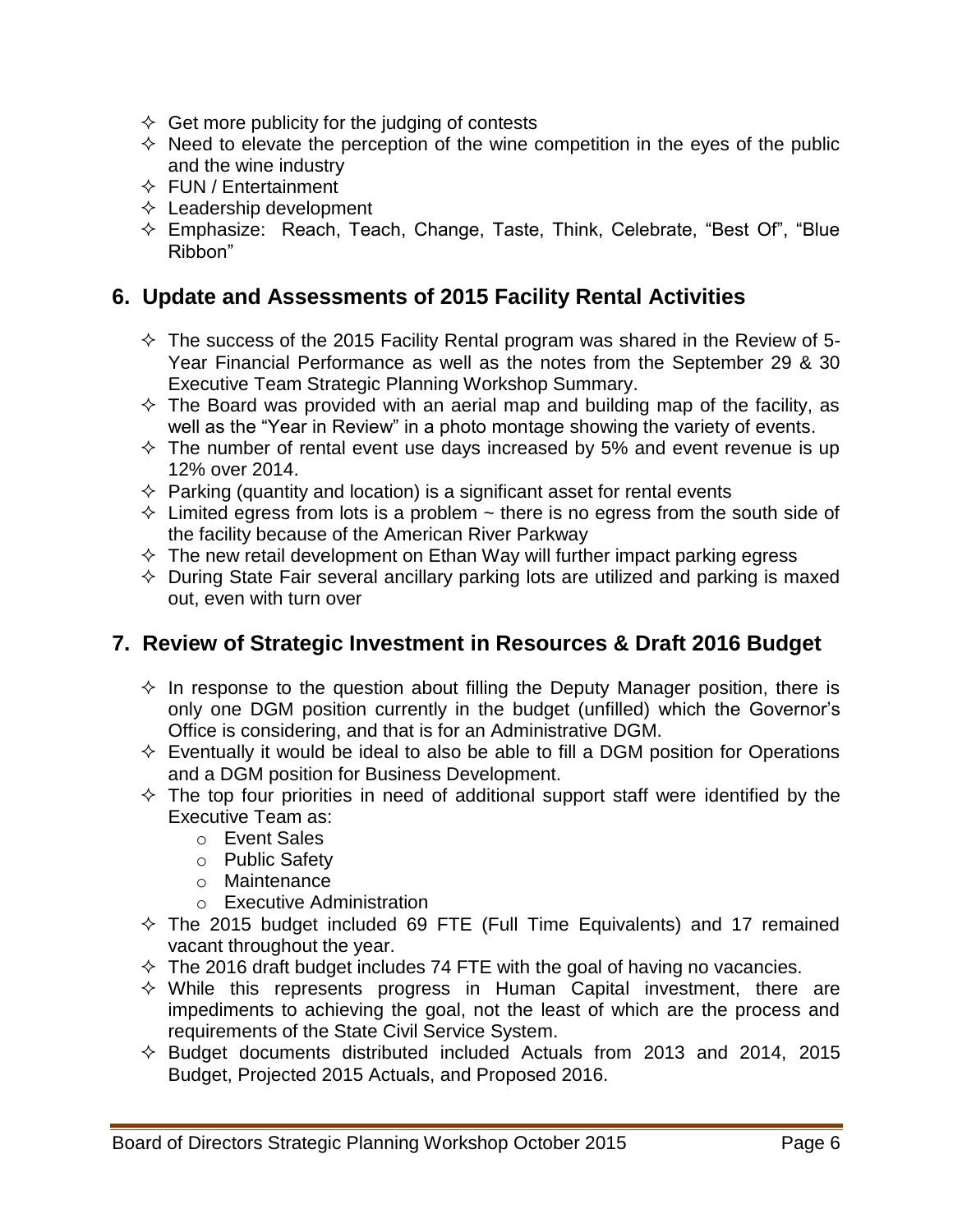- $\Diamond$  It was noted that between 2013 and 2016 revenues increased by \$4 million but that it is still very important to be conservative regarding spending.
- $\Diamond$  The 2016 Proposed Budget will be presented to the Board of Directors at their December Board meeting for adoption.

#### **8. General Discussion of Cal Expo Renewal Efforts and Possible Next Steps**

A handout referred to as "The Blue Bubbles" aka "Cal Expo & State Fair Renewal Components" was discussed at some length. Staff will update this document to reflect changes (since last year) and to add a Human Capital bubble. Staff reported the RFQ process for development partners was completed with the following results:

- $\Diamond$  No qualified responses were received.
- $\Diamond$  Feedback from proposers was that more specifics are needed regarding parcels and land use.
- $\Diamond$  Prospective developers are reluctant to spend money on an RFQ (vs. and RFP with specifics.)
- $\Diamond$  Market forces, including timing and location, make Cal Expo less interesting to developers.

A lengthy discussion regarding Next Steps resulted in the following comments:

- $\Diamond$  The impetus for the RFQ process was to endow Cal Expo with capital for infrastructure investment while preserving the State Fair.
- $\Diamond$  An open-ended RFQ was believed to allow more flexibility to proposers.
- $\Diamond$  An RFP with specifics potentially creates more controversy with negative political and public relations consequences (i.e., the NBA plan.)
- $\Diamond$  Bond measures require a revenue source and developers require significant return on investment. The economics of the concepts considered so far are not viable.
- $\Diamond$  Questions/options which were discussed:
	- o Hire a consultant?
	- o Lobby the Governor and Legislature for a bond measure paid for with tax revenues?
	- o Ask for input from the Governor, Legislature and CDFA?
	- o Can anyone define the specifics for an RFP?
	- o Could the focus be on a "World Food Institute" with education & entertainment?
	- o What uses could generate sufficient revenue to make a development or a bond work?
	- $\circ$  Since Lot A, with its freeway location, high visibility and limited year round use, has created some of the pressure to pursue a "Renewal" project, are there other, more compatible, uses for Lot A?
	- o Could Lot A be filled with solar panels and Cal Expo become a "net zero energy" facility?